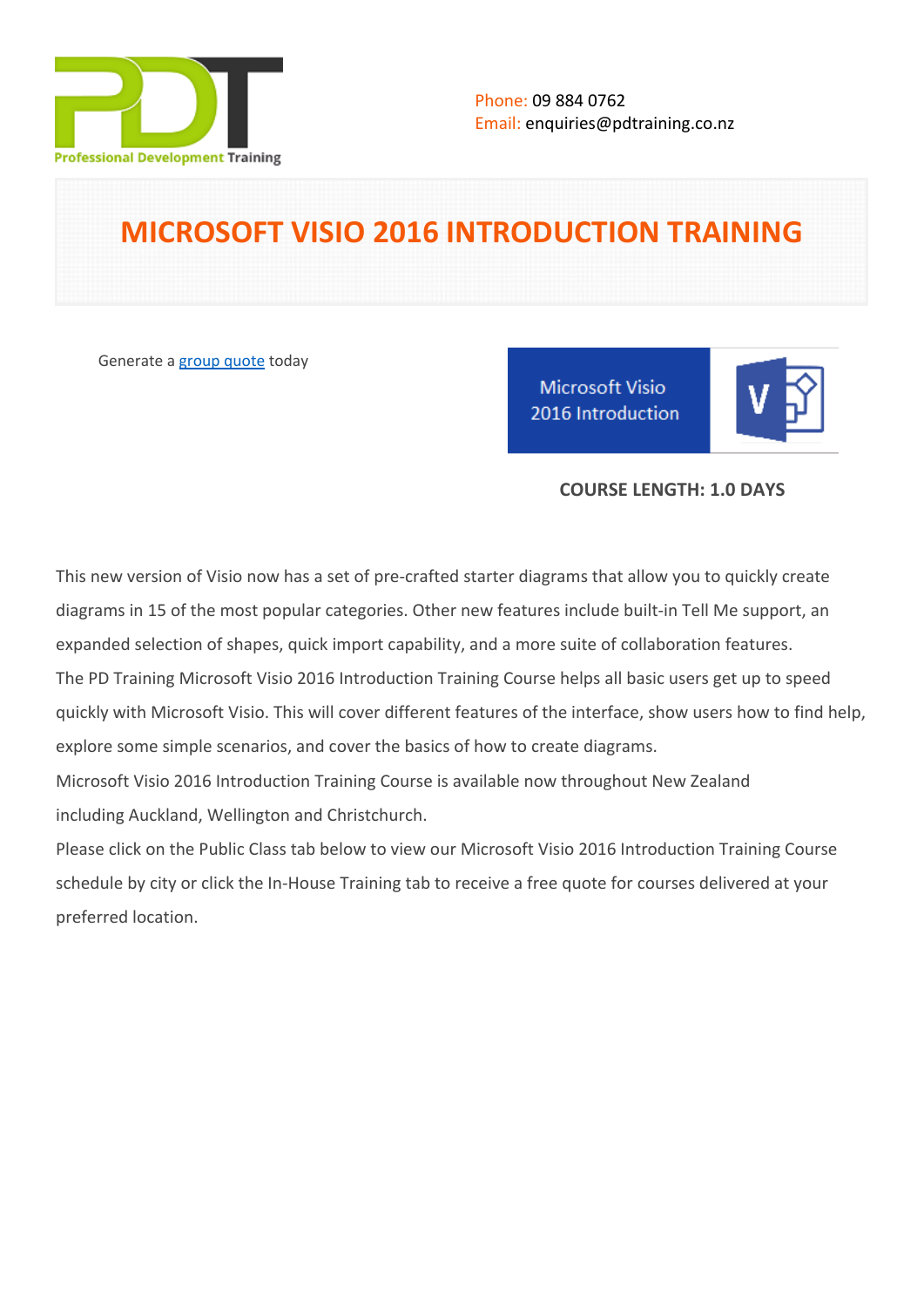# **MICROSOFT VISIO 2016 INTRODUCTION TRAINING COURSE OUTLINE**

# **FOREWORD**

This course is broken up into seven lessons. Each lesson focuses on several key topics, each of which is broken down into easy-to-follow concepts.

At the end of each topic, you will be given an activity to complete. At the end of each lesson, we will summarise what has been covered and provide a few review questions for you to answer.

Supplemental learning for selected topics is provided in the form of Lesson Labs at the end of this book.

#### **OUTCOMES**

# **After completing this course, participants will have learned to:**

- Create Simple and Workflow diagrams on a day-to-day basis
- Create Organisation Charts and Floorplans, Cross-functional Flowcharts, and Network Diagrams
- Work with shape and connector style
- Customise themes and variants of a page

#### **MODULES**

#### **Lesson 1: Getting Started with Visio 2016**

- TOPIC A: Navigate the Visio Environment
	- o About Visio
	- o What are Stencils, Shapes, Connectors, and Templates?
	- o Using the Visio Interface
	- o The Ribbon
	- o The Backstage View
	- o Activity 1-1
- TOPIC B: Create a Basic Drawing
	- o Create a New Blank Drawing
	- o Create a New Drawing from a Template
	- o Visio 2016 File Formats
	- o Saving Files
	- o Activity 1-2
- TOPIC C: Use the Help System
	- o Using Tell Me
	- o Accessing Advanced Help Options
	- o Activity 1-3

# **Lesson 2: Creating a Workflow Diagram**

- TOPIC A: Use Drawing Components
	- o About the Shapes Pane
	- o Adding Shapes to a Drawing
	- o Connecting Shapes
	- o Location
	- o Stencil and Shape Management
	- o Searching for Shapes
	- o Activity 2-1
	- TOPIC B: Modify a Drawing
		- o Selecting Shapes
		- o Moving and Rotating Shapes
		- o Resizing Shapes
		- o Duplicating Shapes
		- o Deleting Shapes
		- o Activity 2-2
	- TOPIC C: Work with Callouts and Groups
		- o About Callouts and Groups
		- o Inserting a Callout
		- o Moving a Callout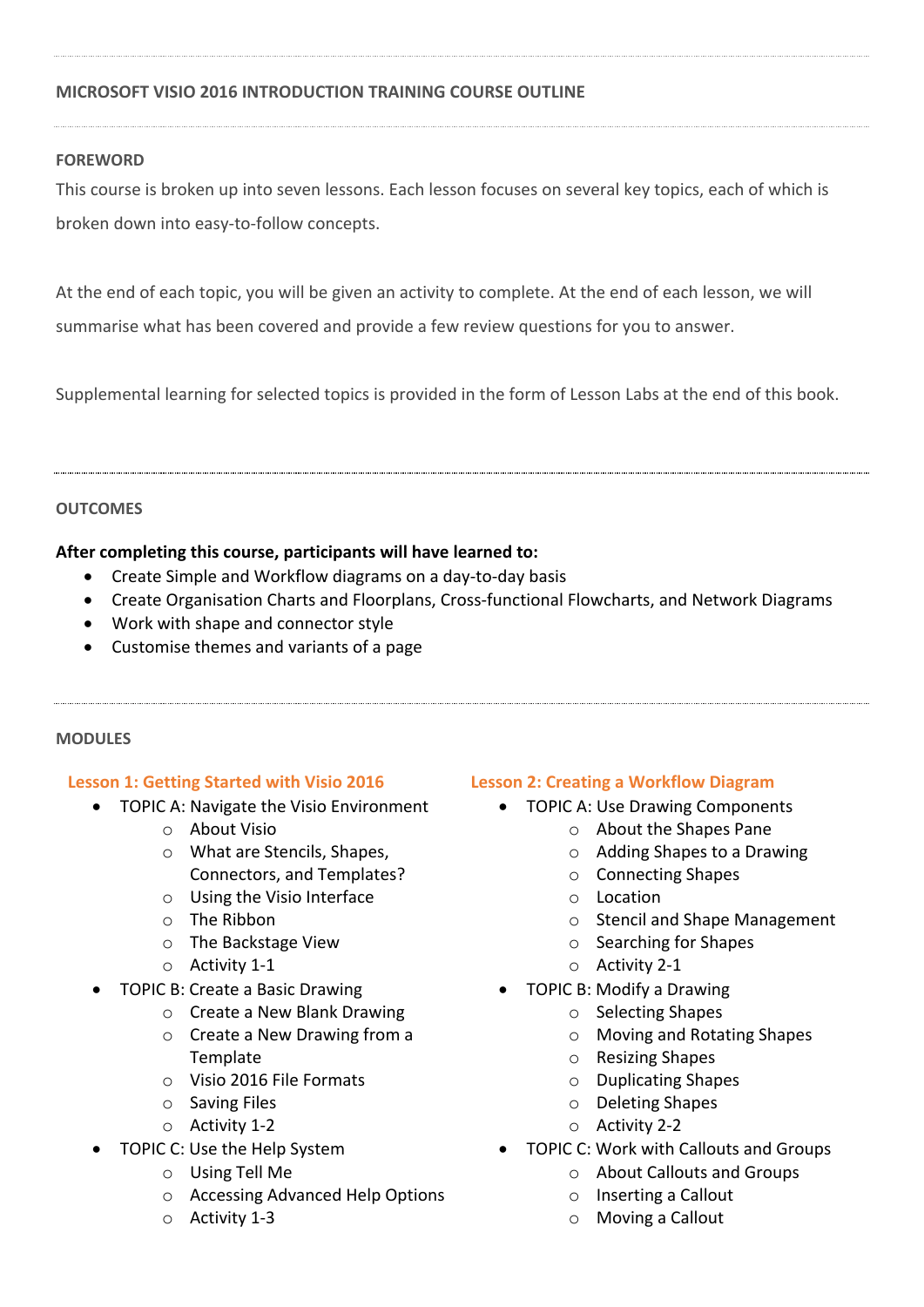- o Resizing a Callout
- o Changing the Callout Style
- o Creating a Group
- o Activity 2-3

# **Lesson 3: Creating an Organisation Chart**

- TOPIC A: Create a Basic Organisation Chart
	- o About a Basic Organisational Chart
	- o Creating an Organisation Chart using the Wizard
	- o Adding Images116
	- o Activity 3-1
- TOPIC B: Do More with Organisation Charts
	- o Modifying the Layout
	- o Changing the Spacing
	- o Modifying Positioning
	- o Creating and Using a Synchronised Copy
	- o Comparing Charts
	- o Activity 3-2

# **Lesson 5: Creating a Cross-Functional Flowchart**

- TOPIC A: Create a Cross-Functional Flowchart
	- o About Cross-Functional Flowcharts
	- o Creating a Cross-Functional Flowchart
	- o Adding Swimlanes and Separators
	- o Adding Shapes
	- o Activity 5-1
- TOPIC B: Modify a Cross-functional Flowchart
	- o Changing Diagram Orientation and Direction
	- o Modifying Swimlane Margins
	- o Choosing a Flowchart Style
	- o Activity 5-2

# **Lesson 4: Making a Floor Plan**

- TOPIC A: Make a Basic Floor Plan
	- o Create a Basic Floor Plan
	- o Drawing Scale
	- o Create Custom Room Shapes
	- o Activity 4-1
- TOPIC B: Model a Room Layout
	- o Using Visio as a Modeling Tool
	- o Modeling a Room Layout

# **Lesson 6: Creating a Network Diagram**

- TOPIC A: Create Network Diagrams
	- o About Network Diagrams
	- o Creating a Network Diagram
	- o Additional Network Shapes
	- o Activity 6-1
- TOPIC B: Use Shape Data
	- o About Shape Data
	- o How to use Shape Data
	- o Activity 6-2
- TOPIC C: Use LayersHow to use Shape Data
	- o Activity 6-2
	- o About Layers
	- o Adding a Layer
	- o Assigning Shapes to a Layer
	- o Showing and Hiding Layers
	- o Activating a Layer
	- o Preserving Group Member Layers
	- o Coloring Layers
	- o Locking Layers
	- o Activity 6-3

 **:** 

#### **Lesson 7: Styling a Diagram**

- TOPIC A: Work with Shape and Connector Styles
	- o Visio Design Tools Changing the Shape Style
	- o Connector Styles